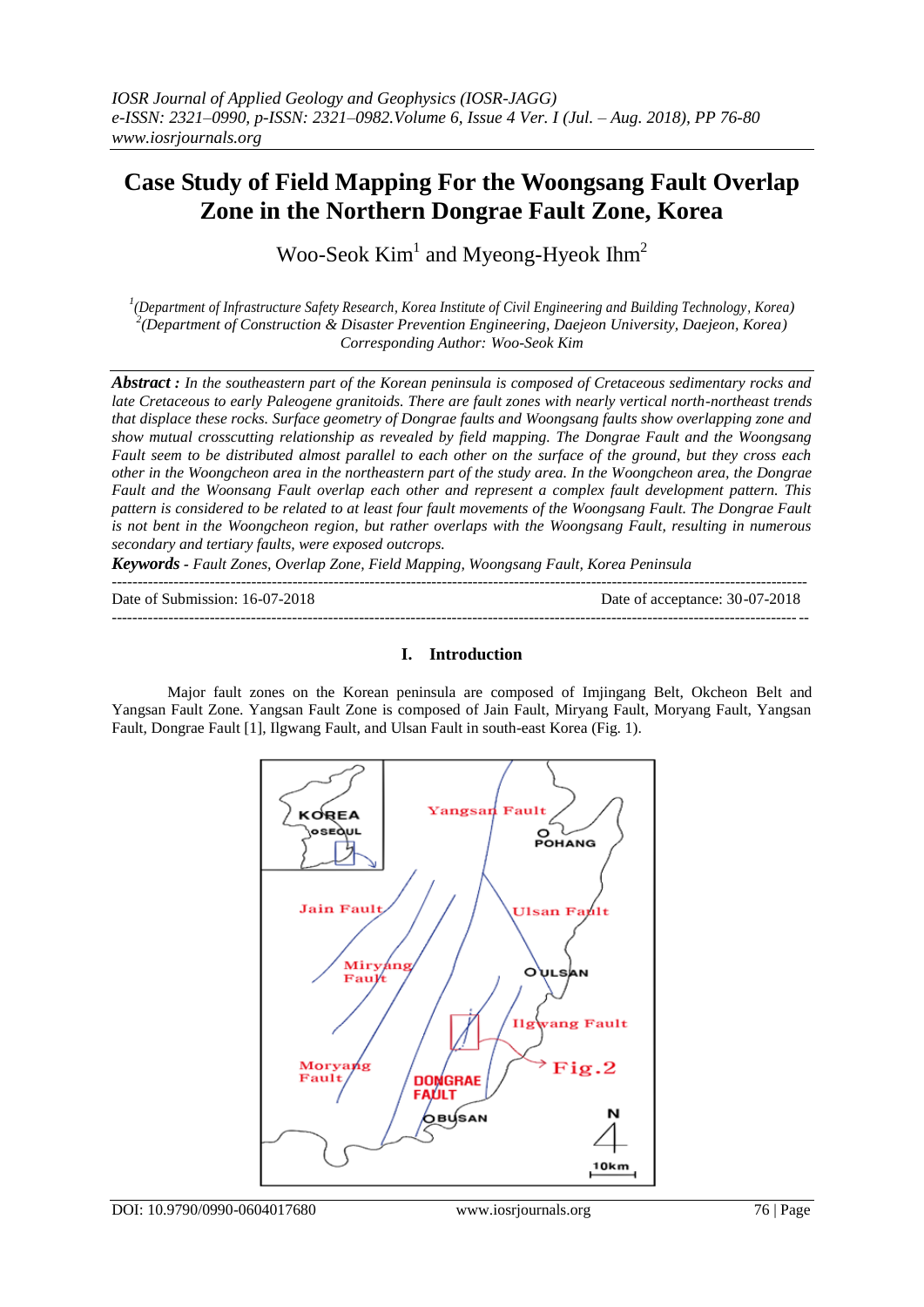**Fig. 1.** Map showing the location of the study area and major faults in south-east Korea

Main fault zones on south-east Korea are systematic fault zones in which fault reactivation is believed to occur along late Paleocene to early Pleistocene faults [2] related to the opening of the East Sea (Japan Sea) [3]. In the study area, it is reported that only the Dongrae Fault is distributed along the Alluvial River and the Hoeya River along the Northeast and the Tertiary strata. Woongsang Fault is developed parallel to the Dongrae Fault [4-5], and the two faults overlap each other in the Woongcheon area.

This aspect of the Dongrae fault does not bent in the Woongcheon area, but exposes the complex fault structures in the outcrops, overlapping [6] with the newly discovered Woongsang Fault.

In particular, the Dongrae Fault Zone, which consists of the Dongrae fault and the Woongsang fault, is almost vertical attitude and NNE-SSW trending (Fig. 2).

#### **II. Surface Geology**

The surface geology of the study area consists of Daeyangdong Formation, Yangsan Formation, and Wonhyosan Formation going to the upper strata.

The lowest Cretaceous sedimentary rocks, the Daeyangdong Formation is composed of dark green sandstone, red shale and pale green siltstone, It is predominantly sandstone dominated and some cross-beddings are developed. Mean attitude of bedding of the Daeyangdong Formation is N70E~EW/10~20SE or N70W~EW/15~25SW.

The upper Cretaceous sedimentary rocks, the Yangsan Formation is composed of dark gray to black hornfels, dark gray sandstone and dark green silicified tuff, It is predominantly black hornfels dominated and some plagioclase bearing tuff are developed. Mean attitude of bedding of the Yangsan Formation is N70E~EW/10~40SE or N70W~EW/20~50SW and was disturbed by the granite intruded later.

The most upper Cretaceous sedimentary rocks, the Wonhyosan Formation is composed of dark gray to black andesite, dark greenish gray andesitic tuff, It is predominantly some plagioclase bearing lapilli tuff dominated. Mean attitude of bedding of the Wonhyosan Formation is N40E~EW/35~60SE or N50W~EW/30~50SW and was disturbed by the granites intruded later (Fig. 2).

The granitic rocks intruding to the Cretaceous sedimentary rocks in the study area can be divided into granodiorite, hornblende granite and pink-feldspar granite porphyry [7].



**Fig. 2.** Surface geometry of faults as revealed by field mapping in the study area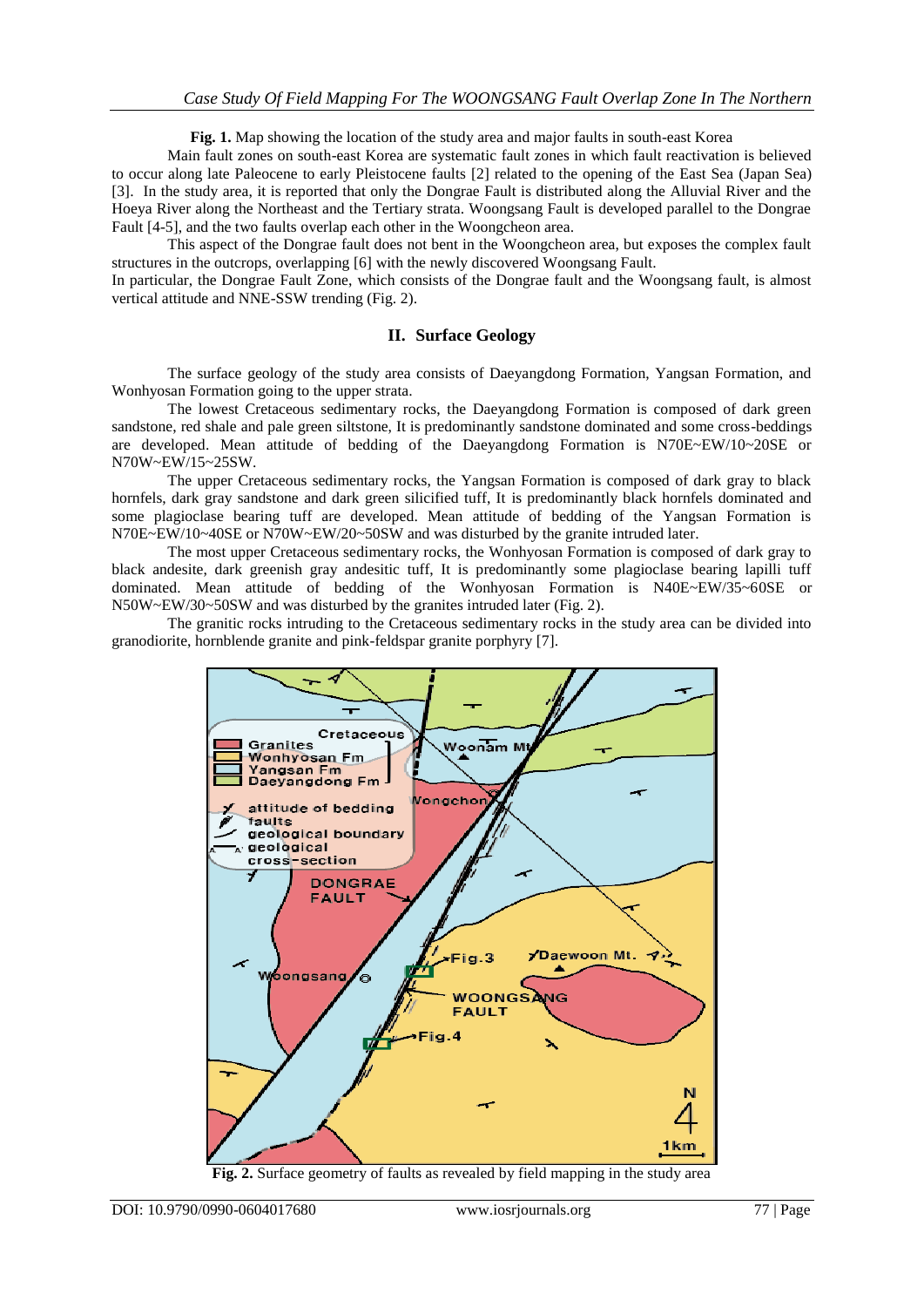### **III. Fault Characteristics**

The Dongrae Fault zone is internally zoned and occurs in the multiple fault cores. The major activities of the Dongrae Fault can be divided into two periods based upon K-Ar age data of the fault gouges: 51.4- 57.5Ma and 40.3-43.6Ma [8].

The outcrops of the Dongrae Fault reported to exhibit at least two displacements are almost unobservable due to the expansion and construction of many roads and buildings. According to previous researches and reports, the Dongrae Fault has shown many movements, most of which are characterized by strike-slip movement of faults, especially dextral sense.

But, as a result of the precise field mapping, it was revealed that there are a few hundred meters wide new 'Woongsang Faults' almost parallel to the trend of Dongrae Fault over Woongsang-eup and Woongchonmyeon(Fig. 2).

Mean attitude of Dongrae Fault is N30E/70~89SE or N30E/70~89NW and Woongsang Fault is N20~25E/70~89SE or N20~25E/70~89NW, and it was revealed that there are 20 kilometers persistent.

As shown in Figure 3 and Figure 4, at least four faulting movements can be perceived by field mapping. According to the fault planes, striations, and crosscutting relationship, main fault plane(N15E 60SE) of Woongsang Fault and associated fault planes and striations measured at two outcrops representing the Woongsang Faults, at least four fault movements are suggested: L1, the first fault striation, is a 45 N60E(oblique-slip fault), L2, the second fault striation, is a 20 S(sinistral reverse strike-slip fault), L3, the third fault striation, is a 60 S30E(normal sinistral strike-slip fault), and the fourth fault plane and striation(L4) are N40E 60NW and 60 N80W(reverse dextral strike-slip fault).



**Fig. 3.** Fault cores and associated faults of Woongsang Fault around the Woongcheon-myeon area

Fracture densities were measured at 11 sites along the fault trace at 200 m intervals in order to deduce the fault cores of the Woongsang Fault. The result showed  $2.53 \sim 3.56$  (1 / m). The fracture density in the 200m width and 2km long sections along the direction of the Woongsang Fault around Woongsang-eup tended to increase to the south of the study area. This is consistent with the fact that the displacement of the Woongsang Fault and the intensity of the faulting become weaker toward the north and disappear from the trace of the fault on the surface (Fig. 1).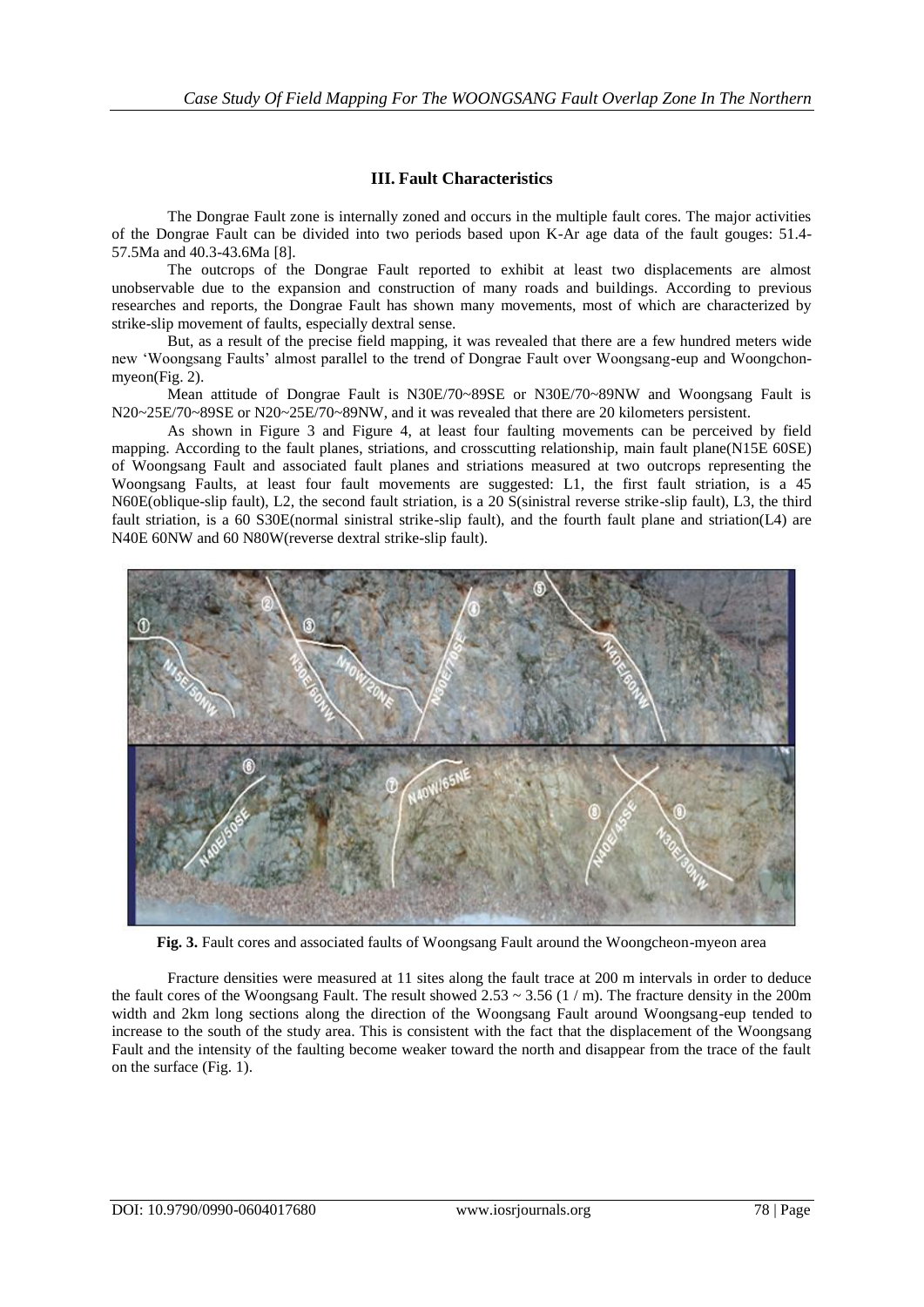

**Fig. 4.** Main fault planes of Woongsang Fault and associated fault planes cutting it, and fault striations around the Woongsang-eup area

On the surface, the Woongsang Fault and the Dongrae Fault develop parallel to each other or partially cross each other. However, the field mapping shows that the two faults have at least four fault movements, connecting the faults of various shapes and directions to each other or breaking each other (Fig. 5). In addition, for the geometry visible to the naked eye on these indicators, additional reliability can be increased if the internal geometry is verified and verified by analyzing the collected data using 3D exploration [9-11].



**Fig. 5.** Cross-sectional geometry of faults overlap zone along A-A' line in Figure 2

## **IV. Conclusion**

The surface geometry of vertical faults overlap zone as revealed by field mapping: an example from the northern dongrae fault zone in korea was studied and major conclusions are as follows:

1. In the study area, Woongsang Fault is developed parallel to the Dongrae Fault, and the two faults overlap each other in the Woongcheon area. This aspect of the Dongrae fault does not bent, overlapping with the newly discovered Woongsang Fault.